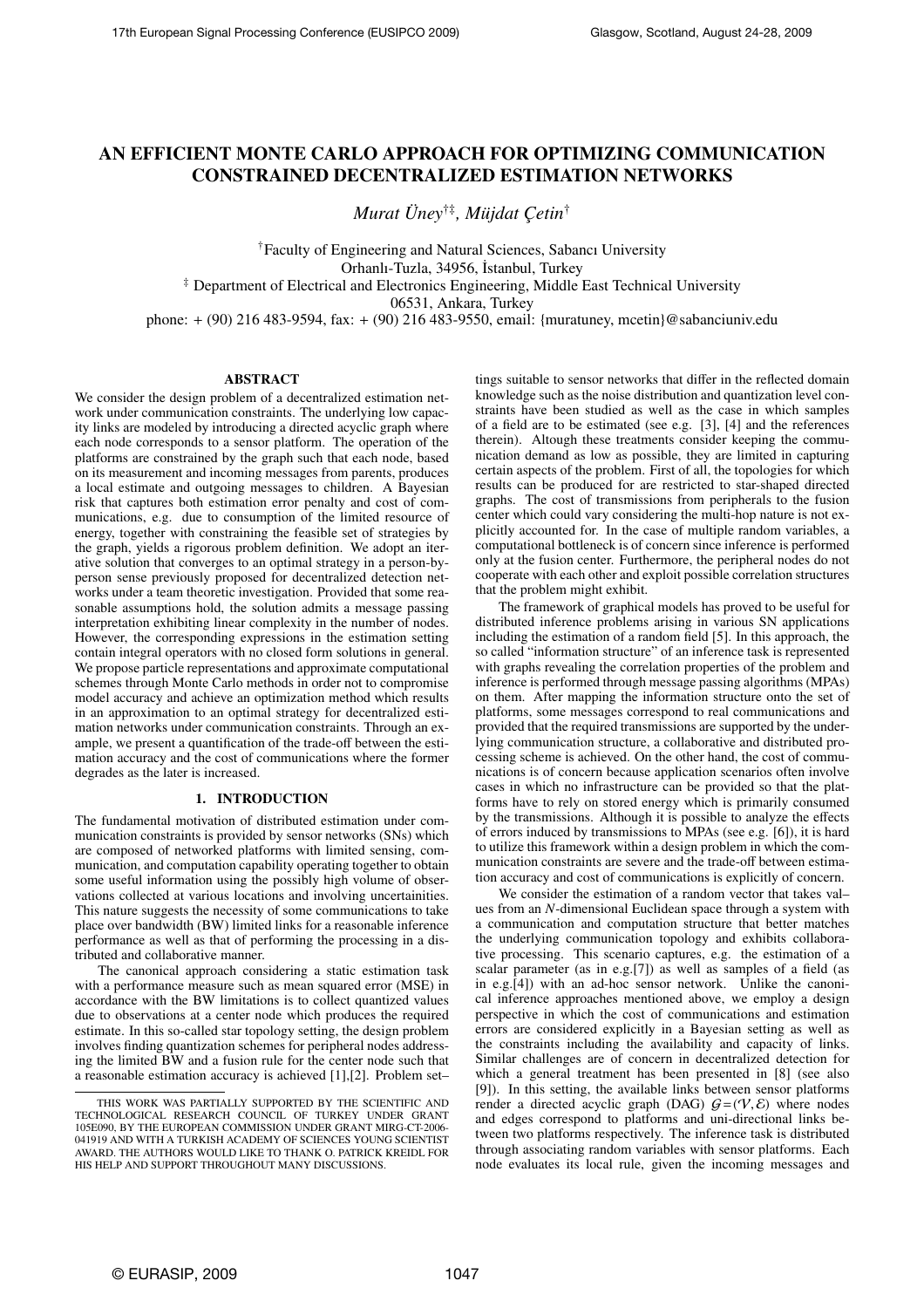its own measurement, producing an inference on the associated random variable(s) and outgoing messages. The design problem involves finding the set of local rules, which is referred to as the strategy, that minimizes an expected cost which captures contributions of both cost of communications and detection errors in a Bayesian setting with the set of feasible strategies constrained by  $\hat{G}$ . Decentralized detection is NP-hard in general, nevertheless necessary (but not sufficient) optimality conditions yield nonlinear Gauss-Seidel iterations which converge to a person-byperson optimal strategy [10]. In [8], this treatment is utilized for a directed acyclic topology and an iterative solution together with conditions under which the iterations admit a message passing interpretation that is scalable with the number of nodes are established.

We generalize this framework to decentralized estimation (DE) and address some of the limitations of the canonical distributed estimation algorithms mentioned above [1]-[3],[7]. However this approach leads to an iterative scheme that involves integral equations that have no closed form solutions in general. In order not to compromise model accuracy, we develop an approximation framework using Monte Carlo (MC) integration methods. In the resulting network, the platforms perform computations which correspond to approximations to an approximately person-by-person optimal rule. We maintain the scalability of the solution both in the number of nodes and sample sizes and we can produce results for any set of distributions as long as samples can be generated from them. Hence our main contribution is an efficient MC optimization algorithm for DE networks subject to communication constraints in a Bayesian setting. The algorithm can be carried out in a message passing fashion making it also suitable for self-organization.

## 2. DESIGNING DE NETWORKS

In this section we present the online structure we consider for processing the measurements collected by the platforms which is described with a DAG  $G$ . Then we define the problem of decentralized estimation under communication constraints in Section 2.2, and present a team theoretic iterative solution in Section 2.3.

#### 2.1 Online Processing Constrained With a DAG

A DAG  $G = (V, \mathcal{E})$  represents a communication and computation structure for a decentralized system where each platform is associated with a node  $v \in \mathcal{V}$ . An edge  $(i, j) \in \mathcal{E}$  corresponds to the finite capacity communication link from platform  $i$  to  $j$  on which  $i$ can transmit a symbol  $u_{i\rightarrow j}$  from a finite set  $\mathcal{U}_{i\rightarrow j}$  where the number of elements  $|\mathcal{U}_{i\rightarrow j}|$  is in accordance with the link capacity capturing<br>the BW constraints. DAGs imply a partial ordering and without loss the BW constraints. DAGs imply a partial ordering and without loss of generality, we assume that the nodes are labeled in accordance with a partial ordering using the reachability relation in which the parentless nodes have the smallest order.

Let  $u_{\pi(i)}$  denote the incoming messages to node j from the parent nodes  $\pi(j)$ , given by  $u_{\pi(j)} \triangleq \{u_{i\to j} | i \in \pi(j)\}\)$ . Let  $\mathcal{U}_{\pi(j)}$  denote the set from which  $u_{\pi(j)}$  takes values from. This set is constructed through consecutive Cartesian products given by  $u_{\pi(j)}$  =  $\mathcal{U}_{\pi_1\to j}\times\ldots\times\mathcal{U}_{\pi_{P_j}\to j}$  where  $\pi(j) = {\pi_1,...,\pi_{P_j}}$  and  $P_j = {\pi(j)}$ . The set of outgoing messages from node j to child nodes  $\chi(j)$ , given by  $u_j \triangleq \{u_{j\rightarrow k} | k \in \chi(j)\}\$  takes values from the set  $\mathcal{U}_j$  which can be defined in a similar way with that for  $\mathcal{U}_{\pi(j)}$ .

Each node *j* is associated with a random variable(s)  $X_j$  that takes values from the set  $X_j$ .

The directed acyclic nature of  $G$  leads a causal online processing of observations when proceeded in accordance with the partial order. Starting from the parentless nodes, as node  $j$  measures  $y_j \in \mathcal{Y}_j$  and receives  $u_{\pi(j)} \in \mathcal{U}_j$ , it evaluates a function, called its local rule and defined by  $\gamma_j : \mathcal{Y}_j \times \mathcal{U}_{\pi(j)} \to \mathcal{U}_j \times \mathcal{X}_j$ , which produces an estimate  $\hat{x}_i \in X_i$  as well as outgoing messages  $u_i \in U_i$ (Fig.(1a) ). The space of rules local to node  $j$  is given by  $\Gamma_j^{\mathcal{G}} \triangleq {\{\gamma_j | \gamma_j : \mathcal{Y}_j \times \mathcal{U}_{\pi(j)} \to \mathcal{U}_j \times \mathcal{X}_j \}}$  where the superscript  $\mathcal{G}$  denotes that the definition relies on G together with the set  $\{\mathcal{U}_{i\rightarrow j}|(i,j)\in\mathcal{E}\}\.$ In Section 4, we provide an example in which the online processing of a DE network is described by the DAG in Fig.(2a).



Figure 1: Online processing from (a) the viewpoint of node  $j$ , (b) the global viewpoint.

The aggregation of local rules  $\gamma = (\gamma_1, \gamma_2, \dots, \gamma_N)$  is called a strategy and takes values from the set of feasible strategies given by  $\Gamma^{\mathcal{G}} = \Gamma^{\mathcal{G}}_1 \times \ldots \times \Gamma^{\mathcal{G}}_N$ . The communication load of the system is the set of all transmitted symbols  $u \triangleq \{u_{i\rightarrow j} | (i, j) \in \mathcal{E} \}$  and takes values from the set  $U$  which can be defined in a similar way with that for  $\mathcal{U}_{\pi(j)}$ . Similarly X takes values from the set  $\mathcal{X} = \mathcal{X}_1 \times \ldots \times \mathcal{X}_N$ . This global view is presented in Figure(1b).

### 2.2 Problem Definition

Since the online processing strategy  $\gamma$  is a function mapping Y to  $\hat{X}$  and U, i.e.  $(U, \hat{X}) = \gamma(Y)$ ,  $(U, \hat{X}, X)$  is a random process with the joint density  $p(u, \hat{x}, x; \gamma) = \int_{y \in \mathcal{Y}} dy p(u, \hat{x}|x, y; \gamma)p(x, y)$ where ";  $\gamma$ " denotes that the distribution is specified by  $\gamma$ . The causal operation implies the coupling of local rules to  $p(u, \hat{x}, x; \gamma)$ through  $p(u, \hat{x}|x, y; \gamma) = \prod_{j=1}^{N} p(u_j, \hat{x}_j | y_j, u_{\pi(j)}; \gamma_j)$  where it is convenient to treat  $p(u_j, \hat{x}_j | y_j, u_{\pi(j)}; \gamma_j)$  as a finite set of distributions parameterized on  $u_j$  and specified by  $\gamma_j$  as  $p(u_j, \hat{x}_j | y_j, u_{\pi(j)}; \gamma_j) =$  $p_{u_j}(\hat{x}_j | y_j, u_{\pi(j)}; \gamma_j)$  such that

$$
P[y_j(y_j, u_{\pi(j)})]_{\mathcal{U}_j}(\hat{x}_j|y_j, u_{\pi(j)}; \gamma_j) = \delta(\hat{x}_j - \left[\gamma_j(y_j, u_{\pi(j)})\right]_{X_j})\tag{1}
$$

where  $[.]_{\mathcal{A}}$  selects the component of its N-tuple argument that takes values from A, e.g.  $[(\bar{u}_j, \hat{\bar{x}}_j)]_{\mathcal{U}_j} = \bar{u}_j$  and  $[(\bar{u}_j, \hat{\bar{x}}_j)]_{X_j} = \hat{x}_j$ . Therefore,  $\gamma_j$  and the distribution family  $p_{u_j}(\hat{x}_j|y_j, u_{\pi(j)}; \gamma_j)$  specify each other accordingly. Moreover, the joint distribution  $p(u, \hat{x}, x; \gamma)$  is constructed through these distributions.

Having built the joint distribution determined by  $\gamma$ , in the Bayesian setting, a cost function is selected such that an estimation error penalty for the pair  $(x, \hat{x})$  and a cost due to the corresponding communication load  $u$  are assigned. Hence, in general  $c : \mathcal{U} \times \mathcal{X} \times \mathcal{X} \rightarrow \mathbb{R}$  and there corresponds an objective value  $J(\gamma) = E\{c(u, x, \hat{x}); \gamma\}$  where the expectation is over  $p(u, \hat{x}, x; \gamma)$  for any selection of  $\gamma \in \Gamma^{\mathcal{G}}$  following the discussion above. Therefore, the problem of finding the best strategy for estimation under communication constraints described by  $\overline{G}$  and c turns to a constrained optimization problem given by

(P): 
$$
\min E \{c(u, x, \hat{x}); \gamma\}
$$
 (2)  
subject to  $\gamma \in \Gamma^{\mathcal{G}}$ 

Problem (P) allows a broad range of settings to be expressed including the conventional star-topology treatment of DE networks. It is hard to find a global optimum in general, nevertheless the team theoretic approach which we present in the next section has proved to be useful in solving decentralized detection problems.

#### 2.3 Team Theoretic Iterative Solution

In a team decision problem, N members taking actions  $\gamma_i \in \Gamma_i$  with a single cost function  $J(\gamma_1, \gamma_2, ..., \gamma_N)$  constitute a team. When it is hard to find  $\gamma_j^* \in \Gamma_j$  for  $j = 1, 2, ..., N$  such that  $J(\gamma_1^*, \gamma_2^*, ..., \gamma_N^*)$  is minimum, a useful relaxation is to seek a Nash equilibrium satisfying ∗

$$
\gamma_j^* = \arg\min_{\gamma_j \in \Gamma_j} J(\gamma_j, \gamma_{\backslash j}^*)
$$
\n(3)

for all  $j \in \{1, 2, ..., N\}$  where  $\{j = \{1, 2, ..., N\}\{j\}$ . Such a solution is also refered to be person by person (pbp) optimal [11]. It can easily be shown that Algorithm 1, starting initially from  $\gamma^0 = (\gamma_1^0, ..., \gamma_N^0)$ where  $\gamma^{j} \in \Gamma_{j}$  for  $j \in \{1, 2, ..., N\}$  converges to a pbp optimal strategy.

For the Problem (P) given by Expression (2), provided that certain assumptions hold the optimality condition in Eq.(3) bears a structure such that the update step of Algorithm 1 scales with the number of nodes also admitting a message passing interpretation.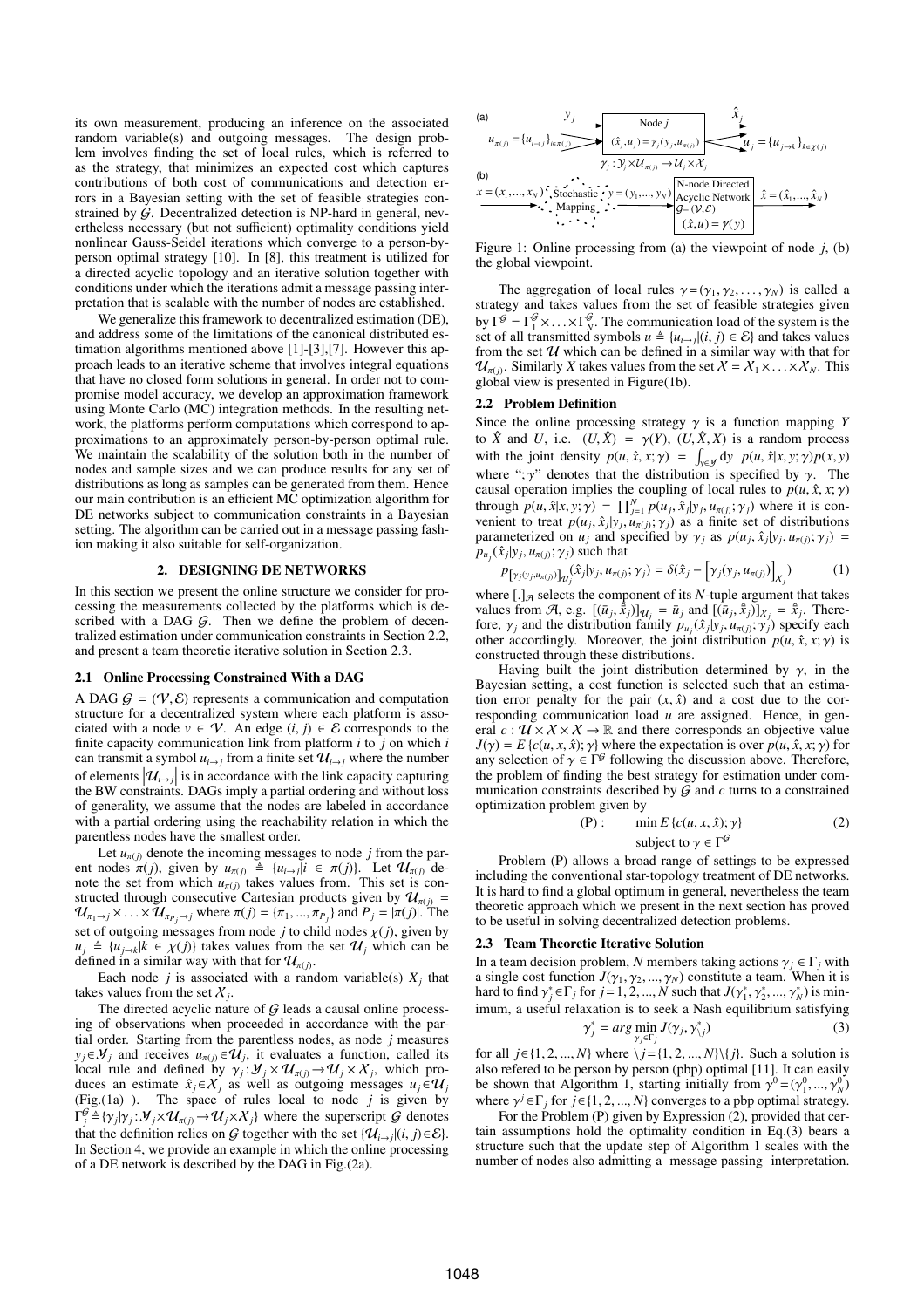Algorithm 1 Iterations converging to a pbp optimal strategy. *O*) (*Initiate*)  $l = 0$ , *choose*  $\gamma^0 \in \Gamma$  *where*  $\Gamma = \Gamma_1 \times ... \times \Gamma_N$ ; 1) (*Update*)  $l = l + 1$ ;

For 
$$
j = 1, ..., N
$$
,  $\gamma_j^j = \arg \min_{\gamma_j \in \Gamma_j} J(\gamma_1^j, ..., \gamma_{j-1}^j, \gamma_j, \gamma_{j+1}^{j-1}, ..., \gamma_N^{j-1});$   
2) (Check) If  $J(\gamma^{j-1}) - J(\gamma^j) < \varepsilon$ ,  $\gamma^* = \gamma^j$ , STOP; else GO TO 1;

Moreover, a scalable online processing is implied as well. Consider the following assumptions:

Assumption 1 (Conditional Independence): Sensor noise processes are mutually independent resulting  $p(x, y) = p(x) \prod_{i=1}^{N} p(y_i|x)$ .

Assumption 2 (Measurement Locality): We assume that, every node j observes  $y_j$  due to only  $x_j$ , i.e.  $p(y_j|x) = p(y_j|x_j)$ .

Assumption 3 (Cost Locality): The Bayesian cost function is additive over the nodes, i.e.  $c(u, \hat{x}, x) = \sum_{j \in V} c_j(u_j, \hat{x}_j, x_j)$ .<br>Assumption 4 (Polytree Topology):  $G = (\mathbf{V}, \mathbf{E})$  is a polytree, i.e.  $G$ 

is a DAG with an acyclic undirected counterpart.

Proposition 1: For Problem (P), under Assumptions 1-4, given a pbp optimal strategy  $\gamma^* = (\gamma_1^*,... \gamma_N^*)$  and fixing all local rules other than the  $j<sup>th</sup>$ , i.e.  $\gamma_{\backslash j} = \gamma_{\backslash j}^*$ , the  $j<sup>th</sup>$  optimal local rule given by Eq.(3) reduces to

$$
\gamma_j^*(y_j, u_{\pi(j)}) = \underset{(u_j, \hat{x}_j) \in (X_j, u_j)}{\arg \min} \int_{X_j} dx_j \, p(y_j | x_j) \phi_j^*(u_j, \hat{x}_j, x_j; u_{\pi(j)}) \tag{4}
$$

with probability 1 such that

$$
\phi_j^*(u_j, \hat{x}_j, x_j; u_{\pi(j)}) \propto p(x_j) P_j^*(u_{\pi(j)} | x_j) \left[ c_j(u_j, \hat{x}_j, x_j) + C_j^*(u_j, x_j) \right] \tag{5}
$$
  
holds where  $P^*(u_{\pi(j)}) = 1$  if  $\pi(j) = \emptyset$  and otherwise

holds where  $P_j^*(u_{\pi(j)}|x_j) = 1$ , if  $\pi(j) = \emptyset$ , and otherwise

$$
P_j^*(u_{\pi(j)}|x_j) = \int_{X_{\pi(j)}} dx_{\pi(j)} p(x_{\pi(j)}|x_j) \prod_{i \in \pi(j)} P_{i \to j}^*(u_{i \to j}|x_i)
$$
(6)

with terms regarding influence of  $i \in \pi(j)$  on j given by

$$
P_{i\to j}^*(u_{i\to j}|x_i) = \sum_{u_{\chi(i)\backslash j}\in \mathcal{U}_{\chi(i)\backslash j}} \sum_{u_{\pi(i)}\in \mathcal{U}_{\pi(i)}} P_i^*(u_{\pi(i)}|x_i) p(u_i|x_i, u_{\pi(i)}; \gamma_i^*) \qquad (7)
$$

where

$$
p(u_i|x_i, u_{\pi(i)}; \gamma_i^*) = \int_{X_i} d\hat{x}_i \int_{y_i} dy_i \, p(u_i, \hat{x}_i|y_i, u_{\pi(i)}; \gamma_i^*) p(y_i|x_i)
$$
(8)

$$
C_j^*(u_j, x_j) = \begin{cases} 0 & \text{, if } \chi(j) = \emptyset \\ \sum_{k \in \chi(j)} C_{k \to j}^*(u_{j \to k}, x_j) & \text{, if } \chi(j) \neq \emptyset \end{cases}
$$
(9)

with terms regarding the influence of j on  $k \in \chi(j)$  given by

$$
C_{k\to j}^*(u_{j\to k}, x_j) = \int_{X_{\pi(k)\setminus j}} dx_{\pi(k)\setminus j} \int_{X_k} dx_k p(x_{\pi(k)\setminus j}, x_k | x_j) \times \sum_{u_{\pi(k)\setminus j}} \prod_{\ell \in \pi(k)\setminus j} p_{j'\to k}^*(u_{j'\to k} | x_{j'}) I_k^*(u_{\pi(k)}, x_k; \gamma_k^*) \tag{10}
$$

such that

$$
I_{k}^{*}(u_{\pi(k)}, x_{k}; \gamma_{k}^{*}) = \int_{\mathcal{Y}_{k}} d y_{k} \int_{\mathcal{X}_{k}} d \hat{x}_{k} \sum_{u_{k} \in \mathcal{U}_{k}} [c_{k}(u_{k}, \hat{x}_{k}, x_{k}) + C_{k}^{*}(u_{k}, x_{k})] \n\int_{\mathcal{Y}_{k}} d \hat{x}_{k} \sum_{u_{k} \in \mathcal{U}_{k}} [c_{k}(u_{k}, \hat{x}_{k}|y_{k}, u_{\pi(k)}; \gamma_{k}) p(y_{k}|x_{k}) \n\tag{11}
$$

Proof: Due to lack of space the proof is not provided here but this proposition in the detection case<sup>1</sup> is proved in [9], and it is possible to obtain the above expressions from this version by replacing summations over  $X_j$ s with integrations and changing the order of summations and integrations appropriately and also assuming that the links are errorneous.

Given a pbp optimal strategy  $\gamma^*$ , Proposition (1) expresses the  $j<sup>th</sup>$  local rule in a variational form determined by  $\phi_j$  which bears the influence of the rules local to the ancestors of node  $j$  as well as that of its descendants. Considering Eq.s(6) and (7) we note that  $P_j^*(u_{\pi(j)}|x_j)$  is the likelihood of  $x_j$  given the incoming messages from parents, i.e.  $u_{\pi(j)}$ , and depends on the local rules of all ancestors. A similar treatment of Eq.s(9)-(11) reveals that  $C^*_{k\to j}(u_{j\to k}, x_j)$  is the expected cost induced on the descendants of j on the branch starting with k if  $X_j$  actually takes the value  $x_j$  and node j sends  $u_{j\rightarrow k}$  to node k. Hence  $C_j^*(u_j, x_j)$  is the total expected cost induced on the descendants with  $u_j$ . In Eq.(5), this term is added to  $c_j(u_j, \hat{x}_j, x_j)$ which reflects the cost of  $u_j$ . Hence, considering Eq.(4) with

Expression (5) and realizing that under these assumptions  $p(x_j)p(y_j|x_j)P(u_{\pi(j)}|x_j) \propto p(x_j|y_j, u_{\pi(j)})$ , we conclude that the pbp optimal local rule for node  $j$  is to choose the communication and estimation variables with the minimum total expected cost, given the measurement  $y_j \in \mathcal{Y}_j$  and incoming messages  $u_{\pi(j)} \in \mathcal{U}_{\pi(j)}$ .

It is possible to treat Eq.s(6)-(11) as operators that are valid for any choice of  $\gamma_{\text{V}}$  (not necessarily the optimal one). Therefore, the "update" step in Algorithm 1 that determines  $\gamma_j^l$  can be expressed in terms of these operators by substituting  $\gamma_1^l, ..., \gamma_{j-1}^l, ..., \gamma_{j+1}^{l-1}, \gamma_N^{l-1}$ <br>instead of their optimal values. Then, utilizing Expression (5) together with Eq.(4) the corresponding local rule for node  $j$  is achieved. Using this perspective for specifying Algorithm 1 for Problem (P) yields Algorithm 2. The cost required in the "check" step, i.e.  $J(\gamma^l)$ , which is the expected risk for the strategy achieved at the *l<sup>th</sup>* iteration is given by  $J(\gamma^l) = \sum_{j \in \mathcal{V}} G_j(\gamma^l)$  with

$$
G_j(\gamma_j^l) = \int_{\mathcal{X}_j} dx_j p(x_j) \sum_{u_{\pi(j)}} P_j^{l+1}(u_{\pi(j)} | x_j) \times
$$
  

$$
\int_{\mathcal{Y}_j} dy_j \int_{\mathcal{X}_j} d\hat{x}_j \sum_{u_j \in \mathcal{U}_j} c_j(u_j, \hat{x}_j, x_j) p(u_j, \hat{x}_j | y_j, u_{\pi(j)}; \gamma_j^l) p(y_j | x_j)
$$
 (12)

The update step of Algorithm 2 admits a message passing interpretation where in the first pass, starting from parentless nodes,  $P_{i\rightarrow j}^l$ 's are computed and sent to child nodes  $j \in \chi(i)$  for all  $i \in \mathcal{V}$ in accordance with the implied ordering. Once all nodes have obtained incoming message likelihoods, in the second pass, starting from childless nodes,  $C_{k\rightarrow j}^l$ s are computed and sent to parent nodes  $j \in \pi(k)$  for all  $k \in \mathcal{V}$  in accordance with the implied backward ordering. Local rules are updated as soon as both terms are received.

### 3. MONTE CARLO APPROXIMATED ITERATIONS

In principle, Algorithm 2 provides a solution to Problem (P) given the distributions  $p(x_{\pi(j)}, x_j)$   $\forall j \in \mathcal{V}$ . However, the "update" step involves integral operators with no closed form solutions in general so we propose particle representations and approximate computation schemes through MC integration methods.

# 3.1 Monte Carlo Integration

In the conventional MC method, we consider  $i = \int_X dx p(x) f(x)$ where  $p(x)$  is a probability density for X which takes values from X. Given M independent samples  $\{x^{(m)}\}_{m=1}^M$  generated from  $p(x)$ , i.e.  $x^{(m)} \sim p(x)$  for  $m = 1, ..., M$ , an estimate for *i* is given by  $\hat{i}_M = \frac{1}{M} \sum_{k=1}^{M} f(x^{(k)})$  which converges to *i* almost surely. The Importance Sampling (IS) method is used if it is not possible to sample from  $p(x)$  but from  $g(x)$ . Given  $x^{(m)} \sim g(x)$  for  $m = 1, ..., M$ , the estimate  $\hat{i}_M = \frac{1}{M} \sum_{k=1}^M \omega_{(k)} f(x^{(k)})$  where  $\omega_{(k)} = p(x^{(k)})/g(x^{(k)})$  converges to  $i$  almost surely provided that the support of  $g$  is covered by the support of  $f$ . For cases where a small number of weights dominate the rest,

$$
\hat{i}_M = \frac{1}{\sum_{k=1}^M \omega_{(k)}} \sum_{k=1}^M \omega_{(k)} f(x^{(k)})
$$
\n(13)

is preferable altough it is slightly biased for small  $M$  [12].

#### 3.2 Iterative MC Optimization Scheme

We utilize the MC methods presented in Section 3.1 in order to achieve a practically applicable version of Algorithm 2. Consider

Algorithm 2: Iterations converging to a person by person optimal decentralized estimation strategy.

*O*) (Initiate) $l = 0$ , choose  $\gamma^0 \in \Gamma^{\mathcal{G}}$ ; 1) (*Update*)  $l = l + 1$ ; For  $j = 1, ..., N$ Using  $\{P_{i\to j}^l(u_{i\to j}|x_i)\}_{i\in\pi(j)}$ , Compute  $\{P_{j\to k}^l(u_{j\to k}|x_j)\}_{k\in\chi(j)}$ ; *For*  $i = N, ..., 1$ Using  $\{P_{i\to j}^l(u_{i\to j}|x_i)\}_{i\in\pi(j)}$  and  $\{C_{k\to j}^l(u_{j\to k},x_j)\}_{k\in\chi(j)}$ i) Update  $\gamma^l_j$  through  $\phi^l_j$ ii) Compute  $\{C_{j\to i}^l(u_{i\to j},x_i)\}_{i\in \pi(j)}$ ;

2) (Check) If 
$$
J(\gamma^{l-1}) - J(\gamma^l) < \epsilon
$$
,  $\gamma^* = \gamma^l$ , STOP; else GO TO (1);

<sup>&</sup>lt;sup>1</sup>For the detection problem  $|\mathcal{X}_j| < \infty$  holds for all  $j \in \mathcal{V}$  whereas this dition is not satisfied in the estimation setting condition is not satisfied in the estimation setting.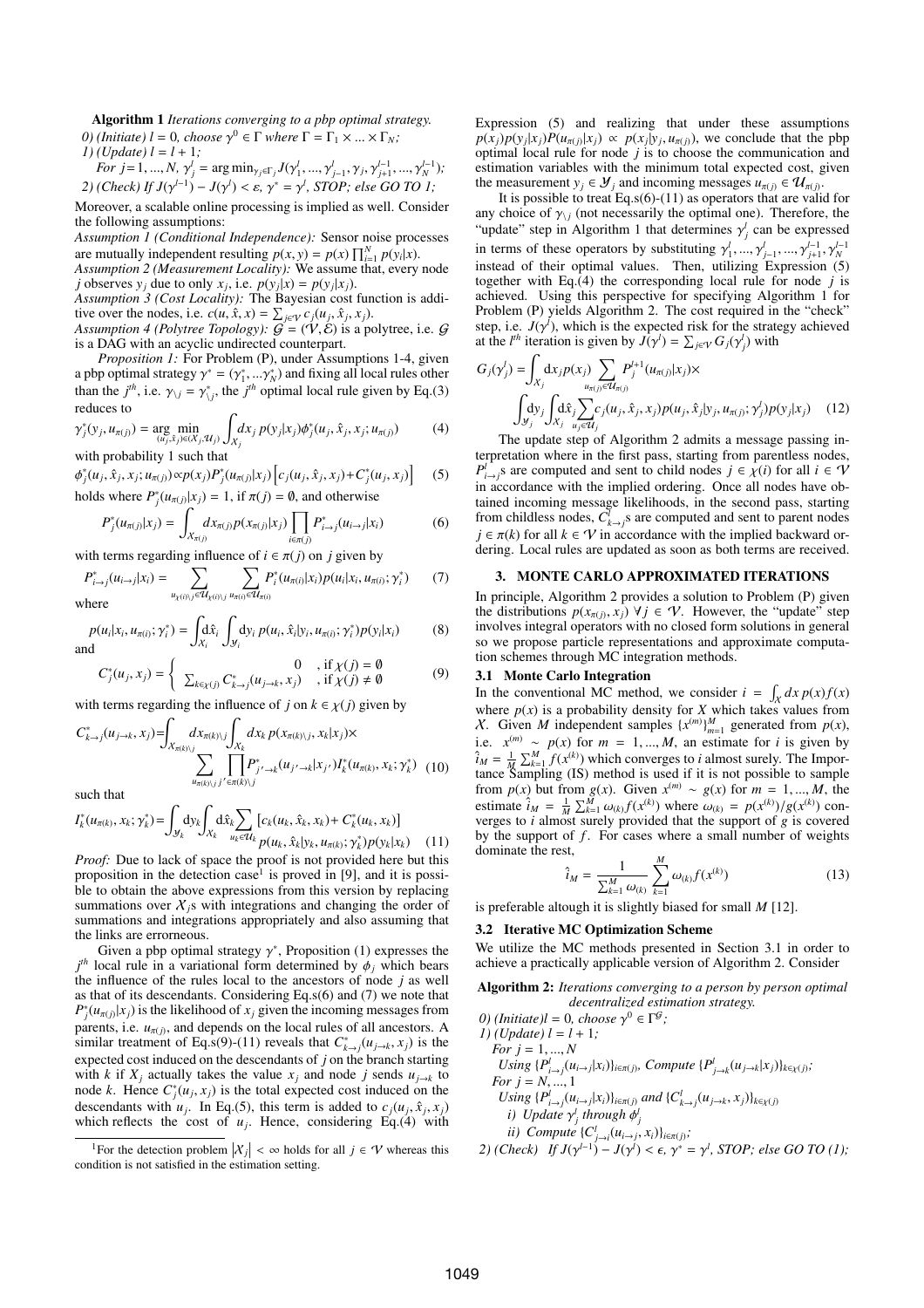dering Proposition (1), we perform MC approximations to  $\gamma_j^*$  keeping the rest fixed at their optimum. We proceed in three steps starting with the objective function of the variational form given in Eq.(4) together with Expression (5). Then we consider the components of this approximation which couple node-to-node terms and are given by  $\widehat{Eq}.s(6)$  and (9). Finally we approximate the node-tonode terms at the required sample points. As we express all the relevant computations utilizing particle representations and approximation schemes, we achieve an approximate pbp optimal local rule for node *j*, i.e.  $\tilde{\gamma}_j^* \approx \gamma_j^*$ . While applying MC methods we consider having the samples required to be generated independently from the marginal distributions of  $X$  and  $\tilde{Y}$ . This provides simplicity for application since we can avoid subtleties of sampling from a joint distribution using, e.g. Gibbs Sampling.<br> **Step 1** Considering the objective of

Step 1 Considering the objective of the variational form in Eq.(4) with Expression (5), an approximation through the classical MC method yields  $(1/M)\sum_{m=1}^{M}p(y_j|x_j^{(m)})P_j^*(u_{\pi(j)}|x_j^{(m)})[c_j(u_j,\hat{x}_j,x_j^{(m)})+C_j^*(u_j,x_j^{(m)})]$ 

where  $x_j^{(m)} \sim p(x_j)$  for  $m = 1, 2, ..., M$ . A one step approximate pbp optimal rule is achieved by replacing the objective function  $\ln$  Eq.(4) with this summation. The terms regarding the local likelihood and cost are known and given in the problem model. We approximate to the other required terms in the next step.

**Step 2**  $\{P_j^*(u_{\pi(j)}|x_j^{(m)})\}_{m=1}^M$   $\forall u_{\pi(j)} \in \mathcal{U}_{\pi(j)}$  and  $\{C_j^*(u_j, x_j^{(m)})\}_{m=1}^M$ <br> $\forall u_j \in \mathcal{U}_j$  are of concern. We consider Eq.(6) and assume that  $\{P_{i\to j}^*(u_{i\to j}|x_i^{(m)})\}_{m=1}^M$  is known  $\forall i \in \pi(j)$ ,  $\forall u_{i\to j} \in \mathcal{U}_{i\to j}$  and  $i \rightarrow j \{i \rightarrow j | \lambda_i$  $x_i^{(m)} \sim p(x_i)$  for  $m = 1, 2, ..., M$ . We note that exactly these samples are required to apply Step (1) for these nodes, i.e. for  $i \in \pi(j)$ . Also  $x_{\pi(j)}^{(m)} = (x_i^{(m)})_{i \in \pi(j)} \sim \prod_{i \in \pi(j)} p(x_i)$  holds and hence, it is possible to apply the IS approximation given in Eq.(13) using weights  $\omega_j^{(m)(m')} = p(x_{\pi(j)}^{(m')})x_j^{(m)}) / \prod_{i \in \pi(j)} p(x_i^{(m')})$  and obtain

$$
\tilde{P}_{j}^{*}(u_{\pi(j)}|x_{j}^{(m)}) = \frac{1}{\sum_{m'=1}^{M} \omega_{j}^{(m)(m')}} \sum_{m'=1}^{M} \omega_{j}^{(m)(m')} \prod_{i \in \pi(j)} P_{i \to j}^{*}(u_{i \to j}|x_{i}^{(m')}) \qquad (14)
$$

for  $m = 1, 2, ..., M$  and  $\forall u_{\pi(j)} \in \mathcal{U}_{\pi(j)}$ . Similarly, consider Eq.(9) for the case where  $\chi(j) \neq \emptyset$ . Assuming that  $\{C^*_{k \to j}(u_{j \to k}, x_j^{(m)})\}_{m=1}^M$  is known  $\forall k \in \chi(j)$  and  $\forall u_{j \to k} \in \mathcal{U}_{j \to k}$ ,  $\{C_j^*(u_j, x_j^{(m)})\}_{m=1}^M$  can be found without need for any approximation. In the next step, we approximate the node-to-node terms which are assumed to be known.

Step 3 We approximate to node-to-node terms that are required in Eq.(14) and for  $\{C_j^*(u_j, x_j^{(m)})\}_{m=1}^M$   $\forall u_j \in \mathcal{U}_j$ . Consider Eq.s(7) and (8) for any parent node  $i \in \pi(j)$  and assume that  $\{P_i^*(u_{\pi(i)} | x_i^{(m)})\}_{m=1}^M$ is known  $\forall u_{\pi(i)} \in \mathcal{U}_{\pi(i)}$  where  $x_i^{(m)} \sim p(x_i)$  for  $m = 1, 2, ..., M$ . Then, in order to evaluate Eq.(7)  $\forall u_{i \to j} \in \mathcal{U}_{i \to j}$  and  $x_i = x_i^{(m)}$  for  $m = 1, 2, ..., M$  we need to evaluate Eq.(8) accordingly, i.e.  $p(u_i|x_i^{(m)}, u_{\pi(i)}; \gamma_i^*)$ . Also considering Eq.(1), it is possible to apply IS with  $y_i^{(p)} \sim p(y_i)$  for  $p = 1, 2, ..., p$  and obtain

$$
\tilde{p}(u_i|x_i^{(m)}, u_{\pi(i)}; \gamma_i^*) = \frac{1}{\sum_{p=1}^P \omega_i^{(m)(p)}} \sum_{p=1}^P \omega_i^{(m)(p)} \delta_{u_i, [\gamma_i^*(v_i^{(p)}, u_{\pi(i)})] \gamma_i} \tag{15}
$$

with  $\omega_i^{(m)(p)} = p(y_i^{(p)}|x_i^{(m)})/p(y_i^{(p)})$ . After substituting Eq.(15) in Eq.(7), we obtain  $\tilde{P}^*_{i \to j}(u_{i \to j}|x_i^{(m)})$  and substituting them in Eq.(14) we obtain a two step approximation to  $\{P_j^*(u_{\pi(j)}|x_j^{(m)})\}_{m=1}^M$ .

Secondly, let us consider Eq.s(10) and  $(11)$ . Substituting Eq.(1) in Eq.(11) yields

$$
I^*(u_{\pi(k)}, x_k; \gamma_k^*) = \int_{\mathcal{Y}_k} dy_k [ c_k(\gamma_k^*(y_k, u_{\pi(k)})] u_k, [\gamma_k^*(y_k, u_{\pi(k)})]_{X_k}, x_k) + C_k^*(\gamma_k^*(y_k, u_{\pi(k)})] u_k, x_k) ] p(y_k | x_k)
$$

and an IS approximation is immediately found assuming that  ${C_k^*(u_k, x_k^{(m)})}_{m=1}^M$  is known for all  $u_k \in \mathcal{U}_k$  and  $y_k^{(p)} \sim p(y_k)$  for  $p = 1, 2, ..., P$  by  $\tilde{I}^*(u_{\pi(k)}, x_k^{(m)}; \gamma_k^*) =$ 

$$
\frac{1}{M_k^{(m)}}\sum_{p=1}^P \omega_k^{(m)(p)}[\ c_k(\ [\gamma_k^*(\textbf{y}_k^{(p)},u_{\pi(k)})]_{\mathcal{U}_k},[\gamma_k^*(\textbf{y}_k^{(p)},u_{\pi(k)})]_{X_k},x_k^{(m)})\\ +C_k^*([\gamma_k^*(\textbf{y}_k^{(p)},u_{\pi(k)})]_{\mathcal{U}_k},x_k^{(m)})\ ]
$$

where  $\omega_k^{(m)(p)} = p(y_k^{(p)} | x_k^{(m)}) / p(y_k^{(p)})$  and  $M_k^{(m)} = \sum_{p=1}^P \omega_k^{(m)(p)}$  for  $m = 1, 2, ..., M$  and  $\forall u_{\pi(k)} \in \mathcal{U}_{\pi(k)}$ .

Having obtained an approximate evaluation of Eq.(11) we consider Eq.(10) and note that likelihood terms for  $j \in \pi(k) \setminus j$  are required. Similar to the reasoning in Step 2, we assume that  ${P^*_{j'\to k}(u_{j'\to k}|x_{j'}^{(m)})\}_{m=1}^M$  are known  $\forall u_{j'\to k} \in \mathcal{U}_{j'\to k}$  and  $x_{j'}^{(m)} \sim p(x_{j'}).$ Having  $\{\tilde{I}^*(u_{\pi(k)}, x_k^{(m)}; \gamma_k^*)\}_{m=1}^M$   $\forall u_{\pi(k)} \in \mathcal{U}_{\pi(k)}$  and realizing that  $x_{\pi(k)\backslash j}^{(m)} \sim \prod_{j' \in \pi(k)\backslash j} p(x_{j'})$  where  $x_{\pi(k)\backslash j}^{(m)} = (x_{j'}^{(m)})_{j' \in \pi(k)\backslash j}$  IS weigths given by  $\omega^{(m)(m')} = p(x_{\pi(k)\backslash j}^{(m')}, x_k^{(m')} | x_j^{(m)}) / p(x_k^{(m')}) \prod_{j' \in \pi(k)\backslash j} p(x_{j'}^{(m')})$  yield

$$
\tilde{C}_{k \to j}^{*}(u_{j \to k}, x_{j}^{(m)}) = \frac{1}{\sum_{m'=1}^{M} \omega^{(m)(m')}} \sum_{m'=1}^{M} \omega^{(m)(m')} \times \frac{\sum_{m'=1}^{M} \omega^{(m)(m')} \times \omega^{(m')} \times \omega^{(m')} \times \omega^{(m')} \times \omega^{(m')} \times \omega^{(m')} \times \omega^{(m')} \times \omega^{(m')} \times \omega^{(m')} \times \omega^{(m')} \times \omega^{(m')} \times \omega^{(m')} \times \omega^{(m')} \times \omega^{(m')} \times \omega^{(m')} \times \omega^{(m')} \times \omega^{(m')} \times \omega^{(m')} \times \omega^{(m')} \times \omega^{(m')} \times \omega^{(m')} \times \omega^{(m')} \times \omega^{(m')} \times \omega^{(m')} \times \omega^{(m')} \times \omega^{(m')} \times \omega^{(m')} \times \omega^{(m')} \times \omega^{(m')} \times \omega^{(m')} \times \omega^{(m')} \times \omega^{(m')} \times \omega^{(m')} \times \omega^{(m')} \times \omega^{(m')} \times \omega^{(m')} \times \omega^{(m')} \times \omega^{(m')} \times \omega^{(m')} \times \omega^{(m')} \times \omega^{(m')} \times \omega^{(m')} \times \omega^{(m')} \times \omega^{(m')} \times \omega^{(m')} \times \omega^{(m')} \times \omega^{(m')} \times \omega^{(m')} \times \omega^{(m')} \times \omega^{(m')} \times \omega^{(m')} \times \omega^{(m')} \times \omega^{(m')} \times \omega^{(m')} \times \omega^{(m')} \times \omega^{(m')} \times \omega^{(m')} \times \omega^{(m')} \times \omega^{(m')} \times \omega^{(m')} \times \omega^{(m')} \times \omega^{(m')} \times \omega^{(m')} \times \omega^{(m')} \times \omega^{(m')} \times \omega^{(m')} \times \omega^{(m')} \times \omega^{(m')} \times \omega^{(m')} \times \omega^{(m')} \times \omega^{(m')} \times \omega^{(m')} \times \omega^{(m')} \times \omega^{(m')} \times \omega^{(m')} \times \omega^{(m')} \times \omega^{(m')} \times \omega^{(m')} \times \omega^{(m')} \times \omega^{(m')} \times \omega^{(m')} \times \omega^{(m')} \times \omega^{(m')} \times \omega^{(m')} \times \
$$

for  $m = 1, 2, ..., M$  and  $\forall u_{j \to k} \in U_{j \to k}$ . After substituting these values in Eq.(9) we obtain an approximation to  $\{C_j^*(u_j, x_j^{(m)})\}_{m=1}^M$ . Utilizing all the above approximations in Step (1), we obtain an approximate pbp optimal local rule for node *j* denoted by  $\tilde{\gamma}_j^* \approx \gamma_j^*$ .

The MC framework provided through Steps (1)-(3) yields a MC optimization method given by Algorithm 3 in a similar way that Proposition (1) yields Algorithm 2. Starting from an initial strategy and applying Steps 1-3 for the local rules of all of the nodes, we obtain Algorithm 3 which corresponds to substituting the particle representations and the approximate computational schemes in Algorithm 2. We have provided scalability in the number of samples through employing IS such that sample sets from conditionals or joint distributions are not required. As soon as  $\{\{x_j^{(m)}\}_{m=1}^M\}_{j=1}^N$  where  $x_j^{(m)} \sim p(x_j)$  and  $\{\{y_j^{(p)}\}_{p=1}^N\}_{j=1}^N$  where  $y_j^{(p)} \sim p(y_j)$  are obtained and an initial strategy  $\gamma^0$  is chosen, the iterations converge to a strategy which performs computations corresponding to an approximation to a pbp optimal one, i.e.  $\tilde{\gamma}^* \approx \gamma^*$ . Finally we similarly find  $\tilde{J}(\tilde{\gamma}^l) \approx$  $J(\gamma^l)$  by approximating to Eq.(12) using  $\omega_k^{(m)(p)} = p(y_k^{(p)} | x_k^{(m)})/p(y_k^{(p)})$ with

$$
\tilde{G}_{j}(\tilde{\gamma}_{j}^{l}) = \frac{1}{M} \sum_{m=1}^{M} \sum_{u_{\pi(j)} \in \mathcal{U}_{\pi(j)}} \tilde{P}_{j}^{l+1}(u_{\pi(j)} | x_{j}^{(m)}) \frac{1}{\sum_{p=1}^{P} \omega_{k}^{(m)(p)}} \sum_{p=1}^{P} \omega_{k}^{(m)(p)} \times \frac{1}{c_{j} \left( [\gamma_{j}(y_{j}^{(p)}, u_{\pi(j)})]_{\mathcal{U}_{j}}, [\gamma_{j}(y_{j}^{(p)}, u_{\pi(j)})]_{\chi_{j}}, x_{j}^{(m)} \right)}
$$

### 4. EXAMPLE

In this section, we consider an example scenario in which a DE network comprised of four platforms perform an estimation task. A random field  $X = \{X_1, X_2, X_3, X_4\}$  is of concern and platform j is associated with  $X_j$ . We assume the underlying communication structure described by  $G=(V, \mathcal{E})$  in Figure (2a). We note that G includes partitions of a star topology (induced by nodes  $\{1, 2, 3\}$ ), and series topologies (induced by nodes  $\{1, 3, 4\}$  and  $\{2, 3, 4\}$ . We assume that the BW constraints render  $\mathcal{U}_{1\rightarrow 3} = \mathcal{U}_{2\rightarrow 3} = \mathcal{U}_{3\rightarrow 4} = \{0, 1, 2\}$ . The online processing scheme operates as given in Section 2.1. Since nodes 1 and 2 are parentless, upon measuring  $y_1$  and  $y_2 \in \mathbb{R}$  induced by  $X_1$  and  $X_2$ , they evaluate their local rules as  $(u_{1\rightarrow 3}, \hat{x}_1) = \gamma_1(y_1)$ and  $(u_{2\rightarrow 3}, \hat{x}_2) = \gamma(y_2)$  respectively. Upon receiving these messages and measuring  $y_3 \in \mathbb{R}$  induced by  $X_3$  node 3 evaluates its local rule as  $(u_{3\rightarrow 4}, \hat{x}_3) = \gamma_3(y_3, u_{1\rightarrow 3}, u_{2\rightarrow 3})$  and similarly node 4 evaluates  $\hat{x}_4 = \gamma_4(y_4, u_{3\rightarrow 4})$ . The strategy  $\gamma = (\gamma_1, ..., \gamma_4)$  is subject to design and we utilize Algorithm 3.

Algorithm 3: Iterations converging to a MC approximate person by person optimal decentralized strategy.

*O*) (*Initiate*) *l* = 0; *choose* γ<sup>0</sup> ∈ Γ<sup> $G$ </sup>; 1) (Update)  $l = l + 1$ ; For  $j = 1, ..., N$ Using  $\{ {\{\tilde{P}_{i\to j}^l(u_{i\to j}|x_i^{(m)})\}_{m=1}^M}\}_{i\in \pi(j)}$ , compute  $\{ {\{\tilde{P}_{j\to k}^l(u_{j\to k}|x_j^{(m)})\}_{m=1}^M}\}_{k\in \chi(j)}$ ; For  $j = N, ..., 1$ 

Using  $\{ {\{\tilde{P}_{i \to j}^l(u_{i \to j}|x_i^{(m)})\}_{m=1}^M}\}_{i \in \pi(j)}$  and  $\{ {\tilde{C}_{k \to j}^l(u_{j \to k}, x_j^{(m)})}\}_{m=1}^M\}_{k \in \chi(j)}$ i) Update  $\tilde{\gamma}_j^l$ ;

ii) Compute  $\{\{\tilde{C}_{j \to i}^{l}(u_{i \to j}, x_{i}^{(m)})\}_{m=1}^{M}\}_{i \in \pi(j)}$ ;

3) 
$$
(Check) If |\tilde{J}(\tilde{\gamma}^{l-2}) - \tilde{J}(\tilde{\gamma}^{l-1})| - |J(\tilde{\gamma}^{l-1}) - \tilde{J}(\tilde{\gamma}^{l})| > \varepsilon \text{ GO TO (1)};
$$
  
else  $\tilde{\gamma}^* = \tilde{\gamma}^l$ , STOP;